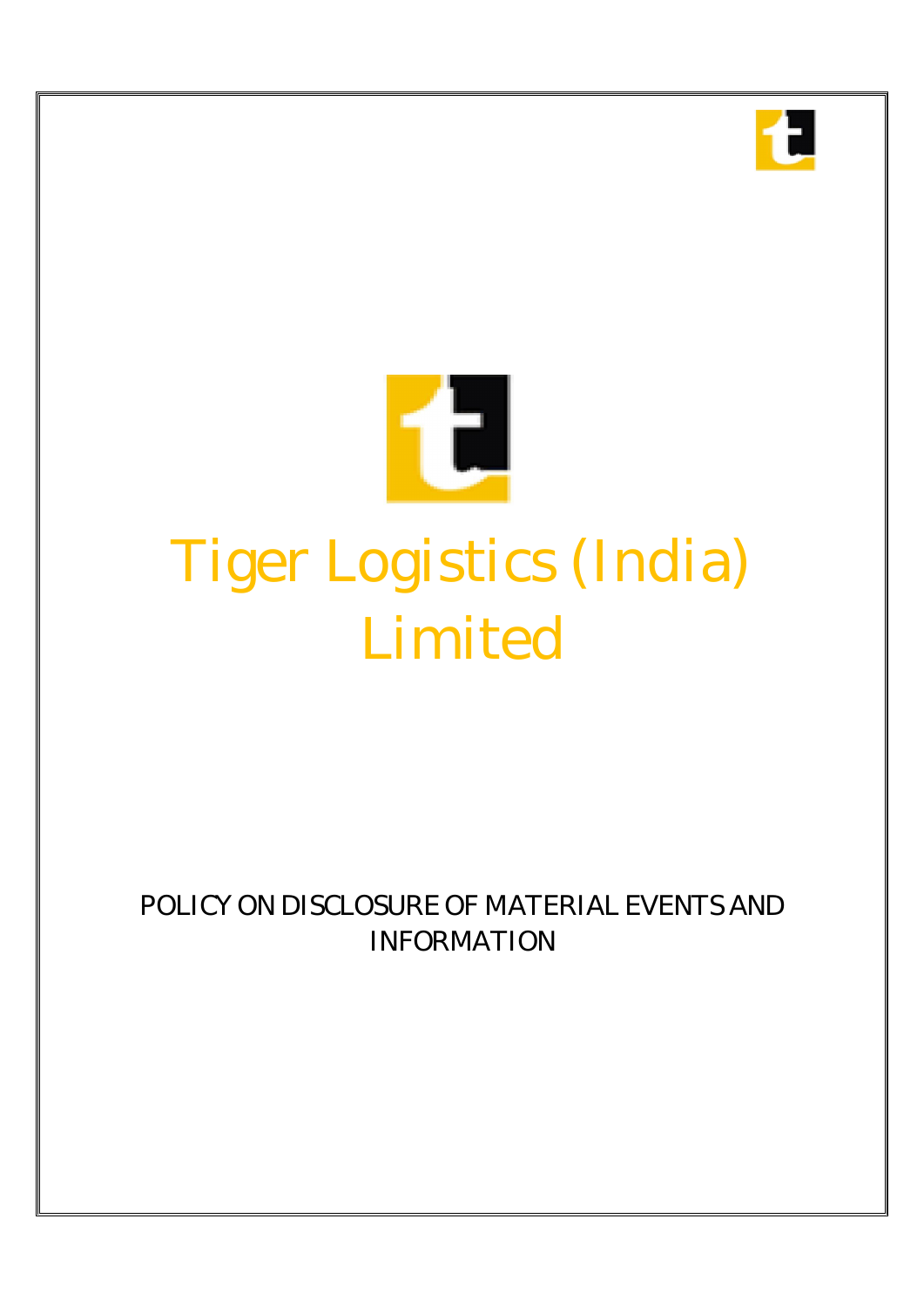

## **POLICY ON DISCLOSURE OF MATERIAL EVENTS AND INFORMATION [Under Regulation 30(4) (ii) of SEBI (Listing Obligations and Disclosure Requirements) Regulations, 2015]**

# **1. Statutory Mandate**

- 1.1.The Board of Directors (The "Board") of Tiger Logistics (India) Limited (the "Company") has adopted the following policy and procedures with regard to disclosure of material events which are necessary to be disclosed to the stock exchanges based on criteria as may be deemed necessary and has been adopted as part of this policy.
- 1.2.This Policy will be applicable to the Company with effect from 1st December, 2015 and is in terms of Regulation 30 of Chapter IV of Securities and Exchange Board of India (Listing Obligations and Disclosure Requirements) Regulations, 2015 ("LODR").

# **2. Policy Objective and Scope**

- 2.1.The purpose of this document is to present a policy statement for the Company regarding disclosure of material events / information in accordance with the provisions of SEBI (Listing Obligations and Disclosure Requirements) Regulations, 2015 ("LODR") and to determine the events and information which in the opinion of the Board are so material and needed to be disclosed to the Stock Exchanges as per the time span hitherto defined.
- 2.2.The policy is intended to define on disclosure of events / information and to provide guidance to the Board of Directors, KMPs and other executives and staff working in the Company in making decisions and regarding its responsibility about making public such events / information which may materially affect the performance of the company and thereby the share prices of the Company.
- 2.3.The policy is framed for the purpose of systematic identification, categorization, review, disclosure and updation of website the details of information / events which may have a bearing on the performance of the Company and which may materially affect the share prices of the company.
- 3. All the Words and expressions used in this Policy, unless defined hereinafter, shall have meaning respectively assigned to them under the SEBI's LODR, 2015 and in the absence of its definition or explanation therein, as per the Companies Act, 2013 and the Rules, Notifications and Circulars made/issued there under, as amended from time to time.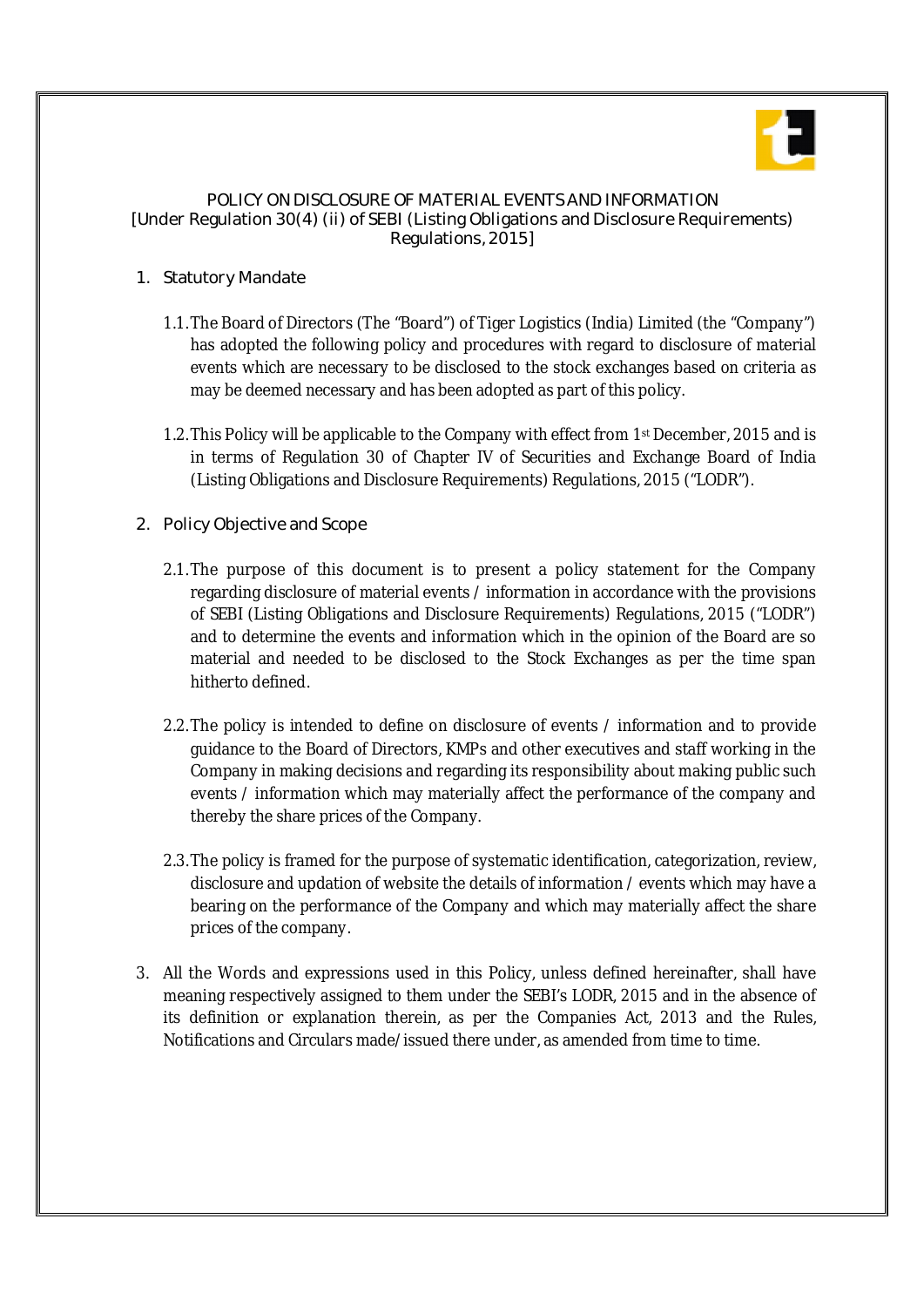

## **4. Definitions**

- 4.1.**"Audit Committee or Committee"** means Audit Committee constituted by the Board of Directors of the Company, from time to time under provisions of SEBI LODR, 2015, and/or the Companies Act, 2013.
- 4.2.**"Board of Directors or Board"** means the Board of Directors of Tiger Logistics India Limited, as constituted from time to time.
- 4.3. **"Company"** means "Tiger Logistics (India) Limited".
- 4.4.**"Policy"** means Policy on Disclosure of Material Events / Information.
- 4.5.**"Material Events"** are those that are specified in Para A of Schedule III of the LODR.
- 4.6.**"Other Events"** are those as may be decided from time to time and in accordance with Para B of Part A of Schedule III, as specified in sub regulation.
- 4.7.**"LODR"** means the Securities and Exchange Board of India (Listing Obligations and Disclosure Requirements) Regulations, 2015.
- 4.8.**"Key Managerial Personnel"** (KMP) of the Company includes Managing / Whole time Directors, Chief Executive Officer, Chief Financial Officer and Company Secretary, who may be authorised individually or collectively to disclose events to Stock Exchange.

## **5. Policy**

## **5.1. CATEGORY A**

Events / Decisions considered Material which need to be disclosed to the stock exchanges within 24 hours of the decision taken at the Board Meeting / happening of the event:

- a. Acquisition, (including agreement to acquire), Scheme of Arrangement including amalgamation / merger / demerger / restructuring), or sale or disposal of unit(s), division(s) or subsidiary or any other restructuring;
- b. Issuance or forfeiture of securities, split or consolidation of shares, buyback of securities, any restriction on transferability of securities or alteration in terms or structure of existing securities including forfeiture, reissue of forfeited securities, redemption of securities etc.;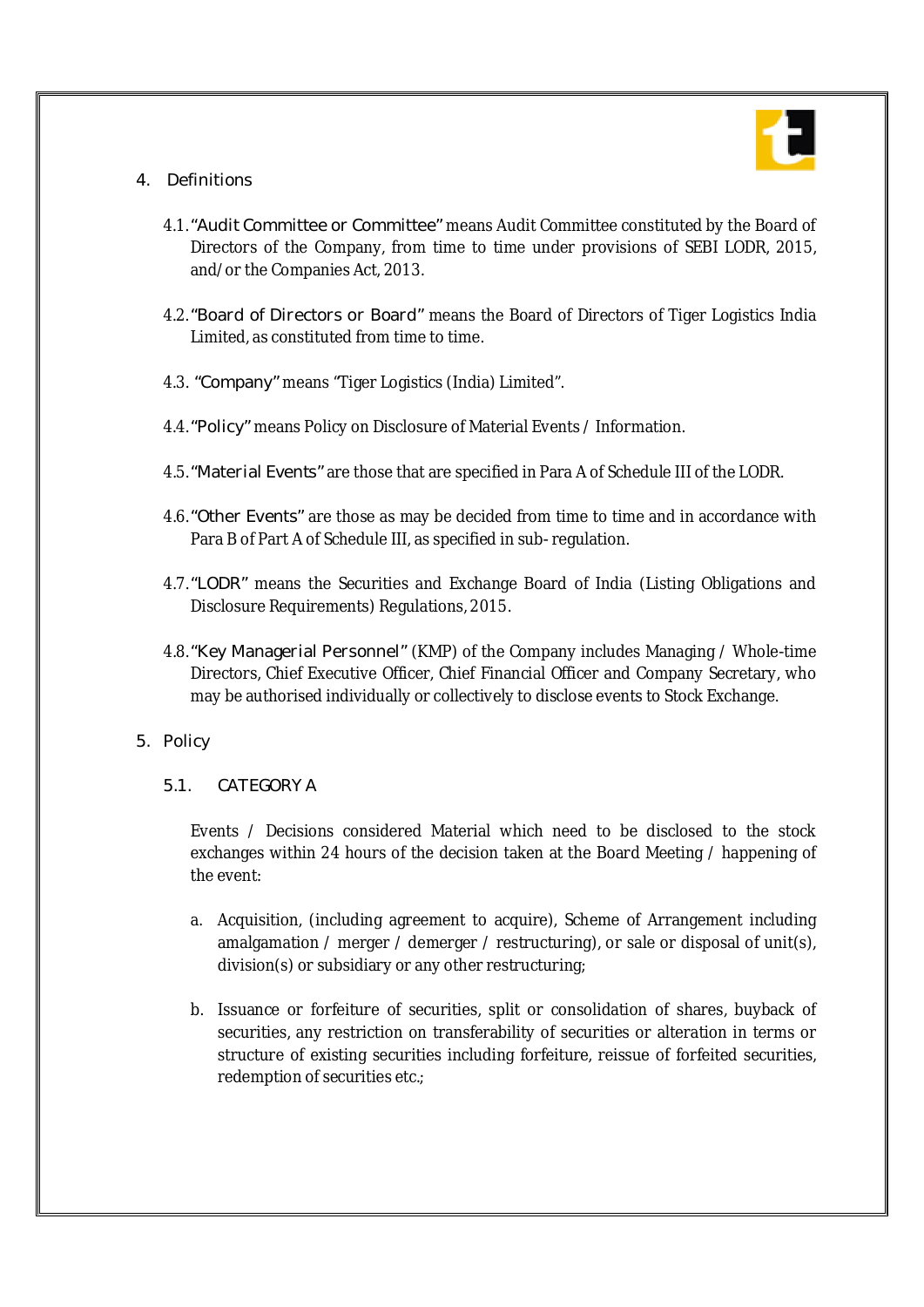

- c. Shareholder agreement, Joint Venture, Family settlement agreement to the extent that it impacts Management and Control of the Company, agreement / treaty / contract with media companies not in the normal course of business;
- d. Fraud / default by promoters or key managerial personnel and arrest of KMP or promoter;
- e. Reference to BIFR and winding up petition filed by any party / creditors;
- f. Revision in ratings;
- g. Change in Directors, key managerial personnel, Auditor and Compliance Officer;
- h. Appointment and discontinuance of share transfer agent;
- i. Corporate debt restructuring;
- j. One time settlement with bank;
- k. Issuance of Notices, call letters, resolutions and circulars sent to shareholders, debenture holders or creditors or any class of them or advertised in the media by the Company;
- l. Proceedings of the Annual or Extra Ordinary General Meeting;
- m. Amendments to Memorandum and Articles of Association;
- n. Schedule of Analyst or Institutional Investor Meet and presentations on financial results made by the Company to Analysts or Institutional Investors;

Note: If the Company is not in a position to inform the stock exchanges within 24 hours of the occurrence of the event or with in other notified time frame, then it shall inform the stock exchange as soon as it is possible with an explanation as to reason for delay in disclosing the said information.

## **5.2. CATEGORY B**

Decisions of the Board of Directors considered Material which need to be disclosed to the stock exchanges within 30 minutes of the closure of the Board Meeting are:

a. Dividends and/or cash bonuses recommended or declared or the decision to pass any dividend and the date on which dividend shall be paid/dispatched;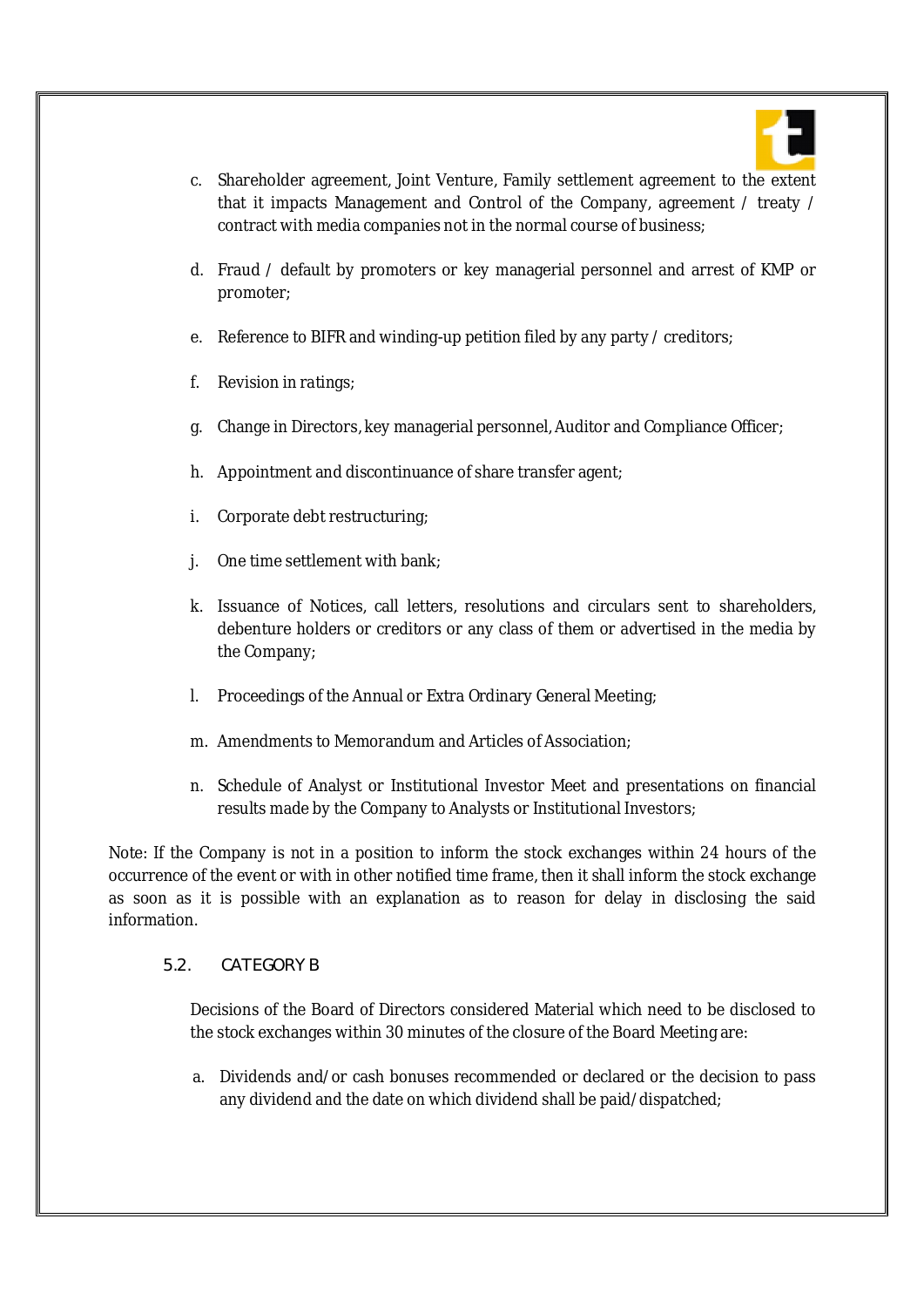

- b. Cancellation of dividend with reasons thereof;
- c. Decision on buyback of securities;
- d. Decision with respect to fund raising proposals to be undertaken;
- e. Increase in capital by issue of bonus shares through capitalization including the date on which such bonus shares shall be credited/dispatched;
- f. Reissue of forfeited shares or securities, or the issue of shares or securities held in reserve for future issue or the creation in any form or manner of new shares or securities or any other rights, privileges or benefits to subscribe to;
- g. Short particulars of any other alterations of capital, including calls;
- h. Financial results;
- i. Decision on voluntary delisting by the Company from stock exchange(s).

## **5.3. CATEGORY C**

Based on the application of the criteria for materiality as specified in Clause 6, information on the following events shall be disclosed, as determined by the Key Managerial Personnel.

- a. Commencement or any postponement in the date of commencement of commercial production or commercial operations of any unit/division;
- b. Change in the general character or nature of business brought about by arrangements for strategic, technical, manufacturing, or marketing tie up, adoption of new lines of business or closure of operations of any unit/division (entirety or piecemeal);
- c. Capacity addition or product launch;
- d. Awarding, bagging, receiving, amendment or termination of awarded/bagged orders/contracts not in the normal course of business;
- e. Agreements (viz. loan agreement(s) as a borrower) or any other agreement(s) which are binding and not in normal course of business) and revision(s) or amendment(s) or termination(s) thereof;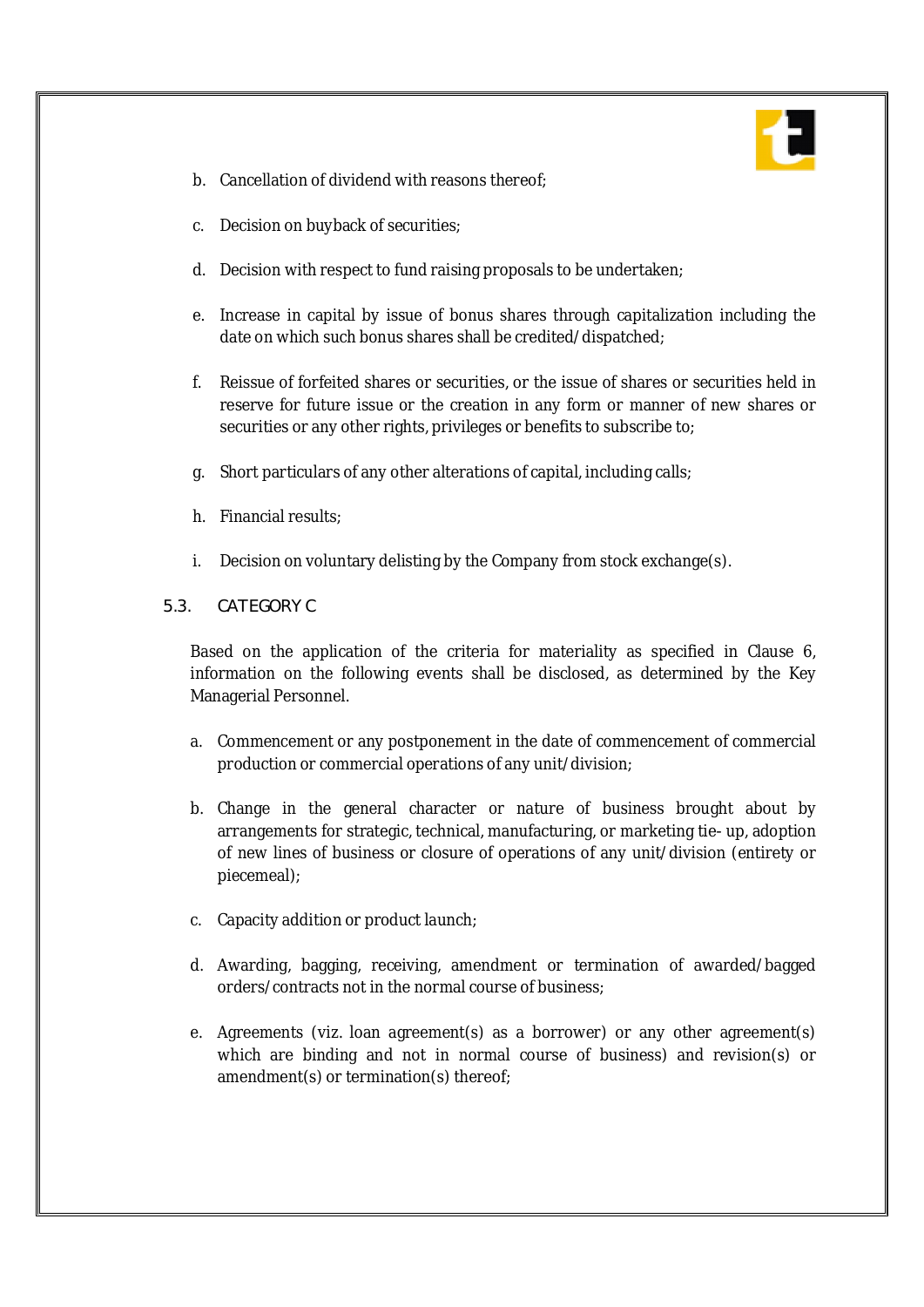

- f. Disruption of operations of any one or more units or division due to natural calamity (earthquake, flood, fire etc.), force majeure or events such as strikes, lockouts etc.:
- g. Effect(s) arising out of change in the regulatory framework applicable to the Company;
- h. Litigation(s) / dispute(s) / regulatory action(s) with impact;
- i. Fraud/defaults etc. by Directors, Key Managerial Personnel or Employees of the Company;
- j. Options to purchase securities including any ESOP/ESPS Scheme;
- k. Giving of guarantees or indemnity or becoming a surety for any third party;
- l. Granting, withdrawal, surrender, cancellation or suspension of key licenses or regulatory approvals;
- m. Any other information/event viz. major development that is likely to affect business, e.g. emergence of new technologies, expiry of patents, any change of accounting policy that may have a significant impact on the accounts, etc. and brief details thereof and any other information which is exclusively known to the Company which may be necessary to enable the holders of securities of the Company to appraise its position and to avoid the establishment of a false market in such securities.

## **6. Criteria for disclosure of events / information under Clause 5.3**

- i. The omission of an event or information would likely to result in discontinuity or alteration of event or information already available publicly.
- ii. The omission of an event or information is likely to result in significant market reaction if the said omission came to light at a later date;
- iii. In case where the criteria of an event / information does not fall in the first two categories, but still in the opinion of the board of directors are considered material.